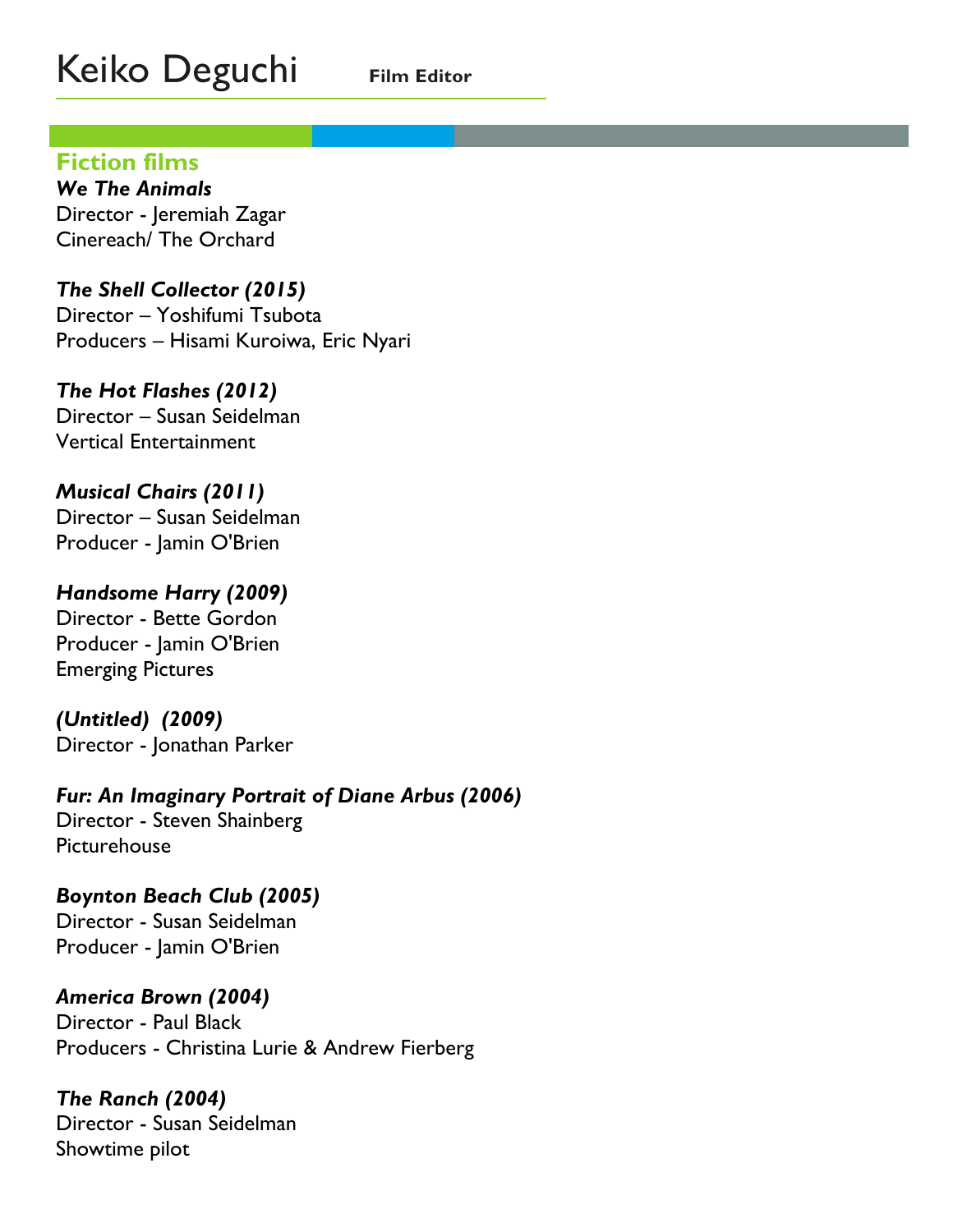## *Power and Beauty (2002)*

Director - Susan Seidelman Showtime film

*The Business of Strangers (2001)* Director - Patrick Stettner Producers- Susan Stover & Rob Nathan

*The Girl (2001)* Director - Sande Zeig Producer - Dolly Hall

*Home Sweet Hoboken (2001)* Director - Yoshifume Hosoya CineBlasti Production

*Patriotic* (short film) *(2000)* Director - Judy Dennis

*Luminous Motion (1998)* Director - Bette Gordon Good Machine Production

*The Real Blonde (1997)* Director - Tom DiCillo Paramount Pictures

*Sleepy Heads (1997)* Director - Yoshifumi Hosoya Phadra Cinema

## **Documentary films**

*Recorder: The Marion Stokes Project (2018)* Director – Matt Wolf

*Free Solo (2018)* Directors – Chai Vasarhelyi and Jimmy Chin National Geographic

*Marathon: Patriot's Day Bombing (2016)* Directors – Ricki Stern and Annie Sundberg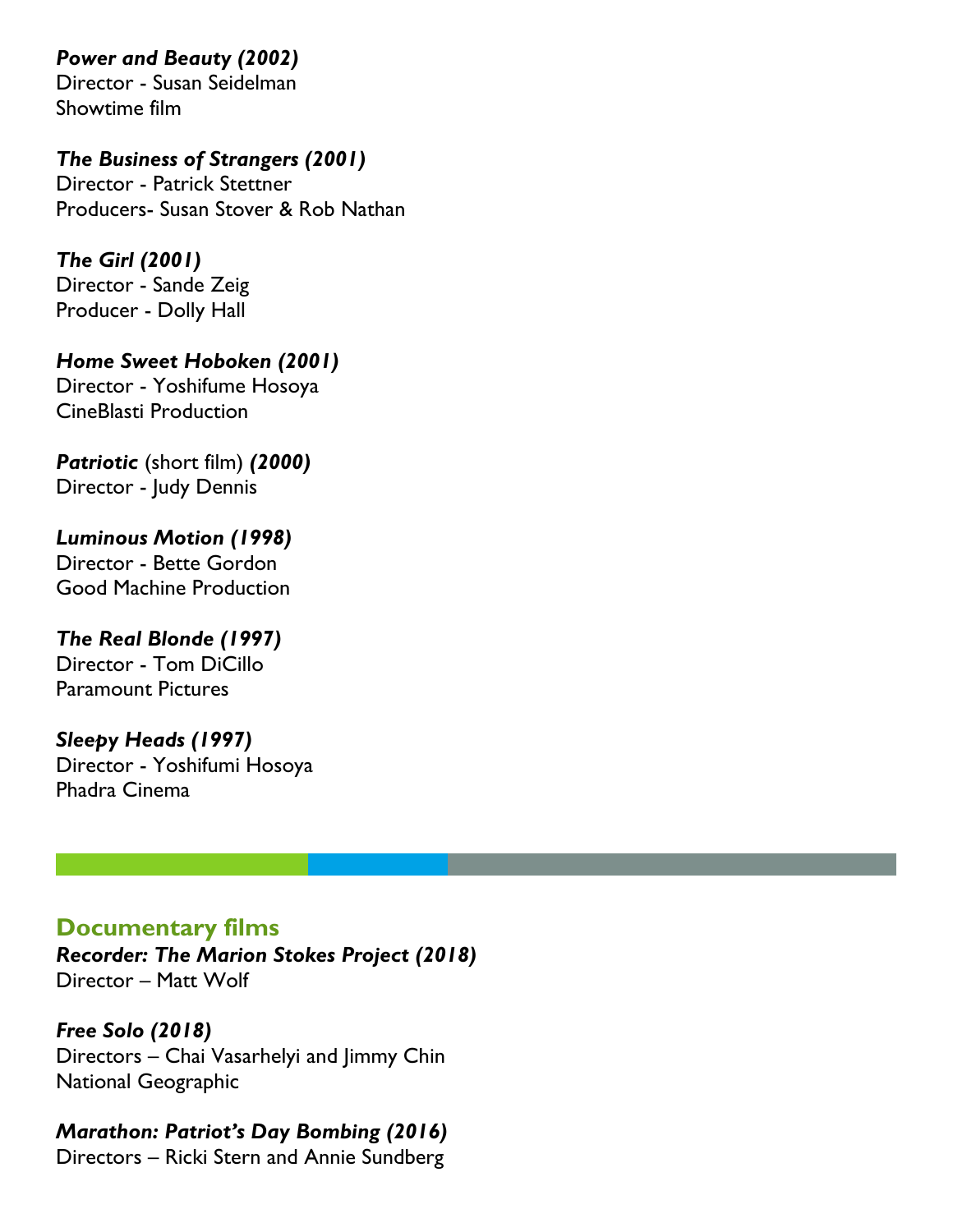HBO

## *God Knows Where I Am (2015)*

Directors – Todd and Jedd Wider

*Warrior Women (2015)* Directors - Elizabeth Castle & Chrisina D. King ITVS

*Captivated: The Trials of Pamela Smart (2014)* Director – Jeremiah Zagar Producers – Lori Cheatle, John Battsek HBO

*Brothers Hypnotic (2012)* Director – Ruben Atlas ITVS /Independent Lens

*When I Walk (2012)* Director – Jason DaSilva ITVS / POV

*311: Koko Ni Ikiru (2011)* Director – Kyoko Gasha Lala TV

*Off the Rez (2011)* Director/ Producer – Jonathan Hock Life Channel

*Deaf Jam (2010)* Director - Judy Lieff ITVS / Independent Lens

*To Catch a Dollar: Muhammad Yunus Banks on America (2010)* Director / Producer - Gayle Ferraro Sundance/ Skoll Foundation

*Kool: Dancing in My Mind (2009) documentary short* Directors – Robert Wilson & Richard Rutkwaski Arte

*About Face: The Story of Gwen Bradshaw (2009)*

Director - Mary Katzke